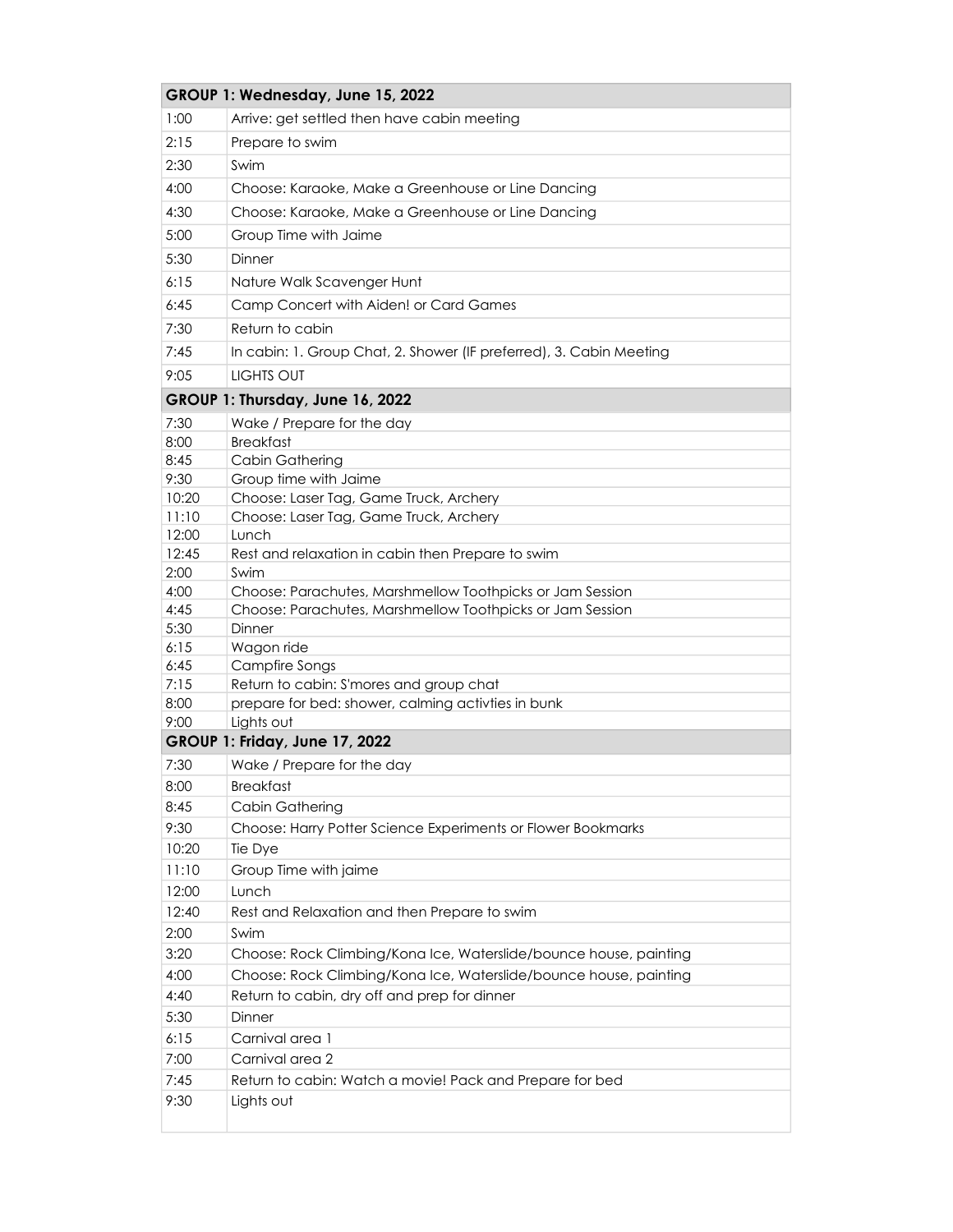| GROUP 1: Saturday, June 18, 2022 |                                    |
|----------------------------------|------------------------------------|
| 7:00                             | Wake / Prepare for the day         |
| 7:45                             | Camp Photo                         |
| 8:00                             | <b>Breakfast</b>                   |
| 8:45                             | Slide Show!                        |
| 9:30                             | Finalize Packing & Cabin Gathering |
| 10:30                            | Parents Arrive: Head home          |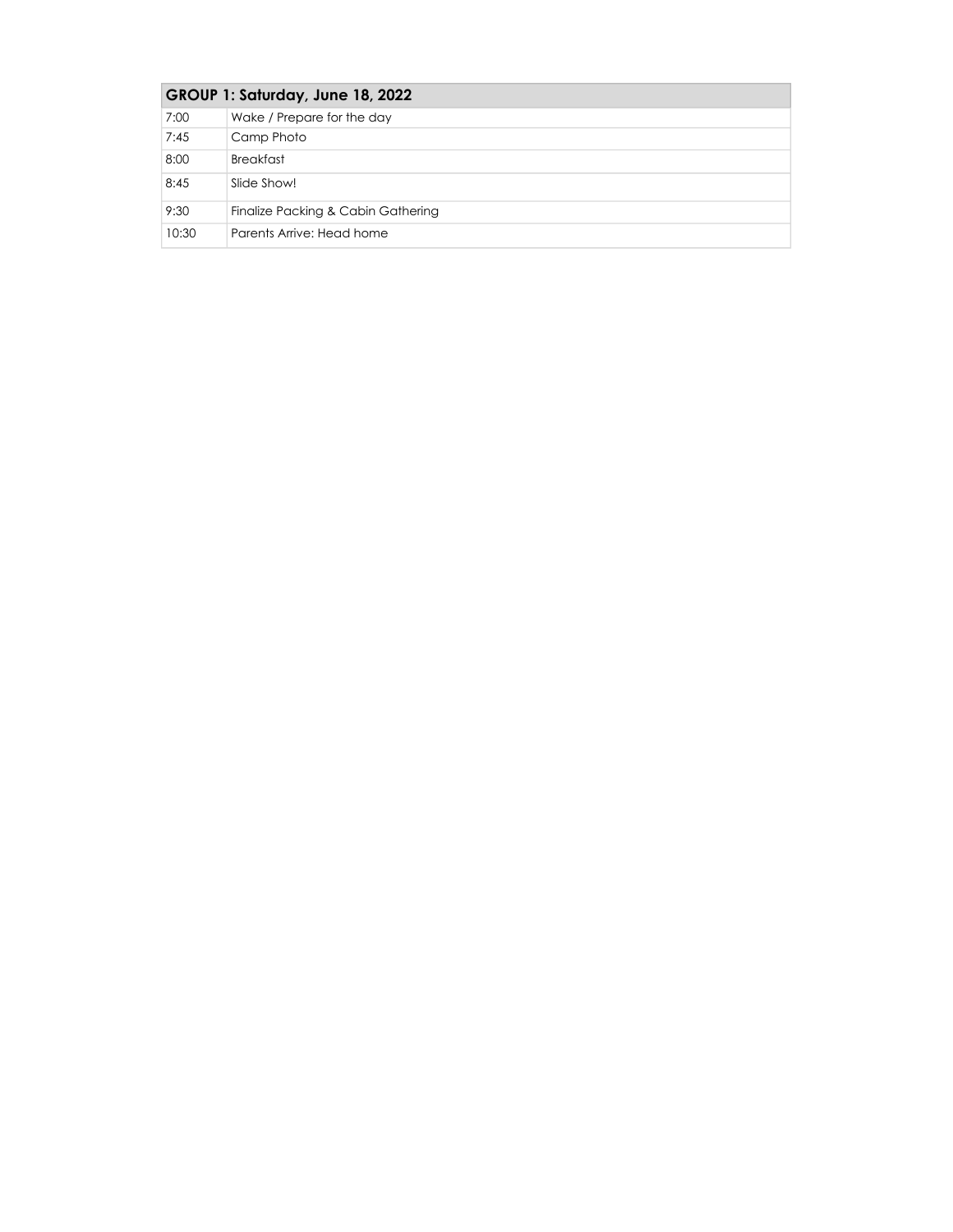|              | GROUP 2: Wednesday, June 15, 2022                                                                                      |
|--------------|------------------------------------------------------------------------------------------------------------------------|
| 1:00         | Arrive: get settled then have cabin meeting                                                                            |
| 2:15         | Prepare to swim                                                                                                        |
| 2:30         | Swim                                                                                                                   |
| 4:00         | Choose: Karaoke, Make a Greenhouse or Line Dancing                                                                     |
|              |                                                                                                                        |
| 4:30         | Group Time with Jaime                                                                                                  |
| 5:00         | Choose: Karaoke, Make a Greenhouse or Line Dancing                                                                     |
| 5:30         | Dinner                                                                                                                 |
| 6:15         | Nature Walk Scavenger Hunt                                                                                             |
| 6:45         | Camp Concert with Aiden! or Card Games                                                                                 |
| 7:30         | Return to cabin                                                                                                        |
| 7:45         | In cabin: 1. Group Chat, 2. Shower (IF preferred), 3. Cabin Meeting                                                    |
| 9:05         | <b>LIGHTS OUT</b>                                                                                                      |
|              |                                                                                                                        |
|              | GROUP 2: Thursday, June 16, 2022                                                                                       |
| 7:30         | Wake / Prepare for the day<br><b>Breakfast</b>                                                                         |
| 8:00<br>8:45 | Cabin Gathering                                                                                                        |
| 9:30         | Choose: Laser Tag, Game Truck, Archery                                                                                 |
| 10:20        | Group time with Jaime                                                                                                  |
| 11:10        | Archery                                                                                                                |
| 12:00        | Lunch                                                                                                                  |
| 12:45        | Rest and relaxation in cabin then Prepare to swim                                                                      |
| 2:00         | Swim                                                                                                                   |
| 4:00<br>4:45 | Choose: Parachutes, Marshmellow Toothpicks or Jam Session<br>Choose: Parachutes, Marshmellow Toothpicks or Jam Session |
| 5:30         | Dinner                                                                                                                 |
| 6:15         | Wagon ride                                                                                                             |
| 6:45         | Campfire Songs                                                                                                         |
| 7:15         | Return to cabin: S'mores and group chat                                                                                |
| 8:00         | prepare for bed: shower, calming activites in bunk                                                                     |
| 9:00         | Lights out                                                                                                             |
|              | <b>GROUP 2: Friday, June 17, 2022</b>                                                                                  |
| 7:30         | Wake / Prepare for the day                                                                                             |
| 8:00         | <b>Breakfast</b>                                                                                                       |
| 8:45<br>9:30 | Cabin Gathering<br>Tie Dye                                                                                             |
| 10:20        | Group Time with jaime                                                                                                  |
| 11:10        | Choose: Harry Potter Science Experiments or Flower Bookmark                                                            |
| 12:00        | Lunch                                                                                                                  |
| 12:40        | Rest and Relaxation and then Prepare to swim                                                                           |
| 2:00         | Swim                                                                                                                   |
| 3:20         | Choose: Rock Climbing/Kona Ice, Waterslide/bounce house, painting                                                      |
| 4:00         | Choose: Rock Climbing/Kona Ice, Waterslide/bounce house, painting                                                      |
| 4:40         | Return to cabin, dry off and prep for dinner                                                                           |
| 5:30         | Dinner                                                                                                                 |
| 6:15         | Carnival area 1                                                                                                        |
| 7:00<br>7:45 | Carnival area 2<br>Return to cabin: Watch a movie! Pack and Prepare for bed                                            |
| 9:30         | Lights out                                                                                                             |
|              | GROUP 2: Saturday, June 18, 2022                                                                                       |
| 7:00         | Wake / Prepare for the day                                                                                             |
| 7:45         | Camp Photo                                                                                                             |
| 8:00         | <b>Breakfast</b>                                                                                                       |
| 8:45         | Slide Show!                                                                                                            |
| 9:30         | Finalize Packing & Cabin Gathering                                                                                     |
| 10:30        | Parents Arrive: Head home                                                                                              |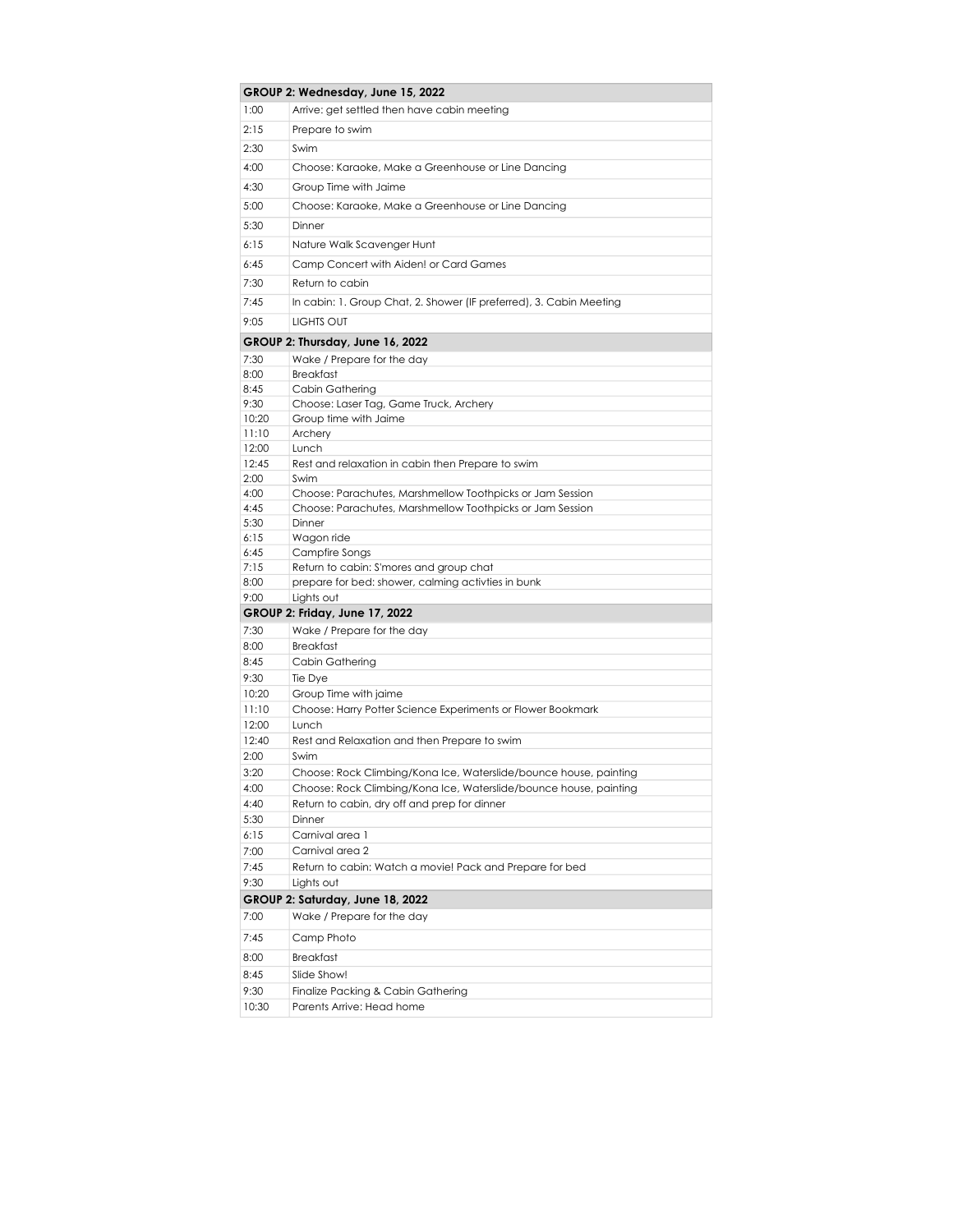|                    | GROUP 3: Wednesday, June 15, 2022                                   |  |
|--------------------|---------------------------------------------------------------------|--|
| 1:00               | Arrive: get settled then have cabin meeting                         |  |
| 2:15               | Prepare to swim                                                     |  |
| 2:30               | Swim                                                                |  |
| 4:00               | Group Time with Jaime                                               |  |
|                    |                                                                     |  |
| 4:30               | Choose: Karaoke, Make a Greenhouse or Line Dancing                  |  |
| 5:00               | Choose: Karaoke, Make a Greenhouse or Line Dancing                  |  |
| 5:30               | Dinner                                                              |  |
| 6:15               | Nature Walk Scavenger Hunt                                          |  |
| 6:45               | Camp Concert with Aiden! or Card Games                              |  |
| 7:30               | Return to cabin                                                     |  |
| 7:45               | In cabin: 1. Group Chat, 2. Shower (IF preferred), 3. Cabin Meeting |  |
| 9:05               | LIGHTS OUT                                                          |  |
|                    |                                                                     |  |
|                    | GROUP 3: Thursday, June 16, 2022                                    |  |
| 7:30               | Wake / Prepare for the day                                          |  |
| 8:00               | <b>Breakfast</b>                                                    |  |
| 8:45<br>9:30       | Cabin Gathering<br>Choose: Laser Tag, Game Truck, Archery           |  |
| 10:20              | Choose: Laser Tag, Game Truck, Archery                              |  |
| 11:10              | Group time with Jaime                                               |  |
| 12:00              | Lunch                                                               |  |
| 12:45              | Rest and relaxation in cabin then Prepare to swim                   |  |
| 2:00               | Swim                                                                |  |
| 4:00               | Choose: Parachutes, Marshmellow Toothpicks or Jam Session           |  |
| 4:45               | Choose: Parachutes, Marshmellow Toothpicks or Jam Session           |  |
| 5:30               | Dinner                                                              |  |
| 6:15               | Campfire Songs                                                      |  |
| 6:45               | Wagon ride                                                          |  |
| 7:15               | Return to cabin: S'mores and group chat                             |  |
| 8:00               | prepare for bed: shower, calming activites in bunk                  |  |
| 9:00               | Lights out                                                          |  |
|                    | <b>GROUP 3: Friday, June 17, 2022</b>                               |  |
| 7:30               | Wake / Prepare for the day                                          |  |
| 8:00<br>8:45       | <b>Breakfast</b><br>Cabin Gathering                                 |  |
| 9:30               | Group time                                                          |  |
| 10:20              | Choose: Harry Potter Science Experiment or Flower Bookmark          |  |
| 11:10              | Tie dye                                                             |  |
| 12:00              | Lunch                                                               |  |
| 12:40              | Rest and Relaxation and then Prepare to swim                        |  |
| 2:00               | Swim                                                                |  |
| 3:20               | Choose: Rock Climbing/Kona Ice, Waterslide/bounce house, painting   |  |
| 4:00               | Choose: Rock Climbing/Kona Ice, Waterslide/bounce house, painting   |  |
| 4:40               | Return to cabin, dry off and prep for dinner                        |  |
| 5:30               | Dinner                                                              |  |
| 6:15               | Carnival area 1                                                     |  |
| 7:00               | Carnival area 2                                                     |  |
| 7:45               | Return to cabin: Watch a movie! Pack and Prepare for bed            |  |
| Lights out<br>9:30 |                                                                     |  |
|                    | GROUP 3: Saturday, June 18, 2022                                    |  |
| 7:00               | Wake / Prepare for the day                                          |  |
| 7:45               | Camp Photo                                                          |  |
| 8:00               | <b>Breakfast</b>                                                    |  |
| 8:45               | Slide Show!                                                         |  |
| 9:30               | Finalize Packing & Cabin Gathering                                  |  |
| 10:30              | Parents Arrive: Head home                                           |  |
|                    |                                                                     |  |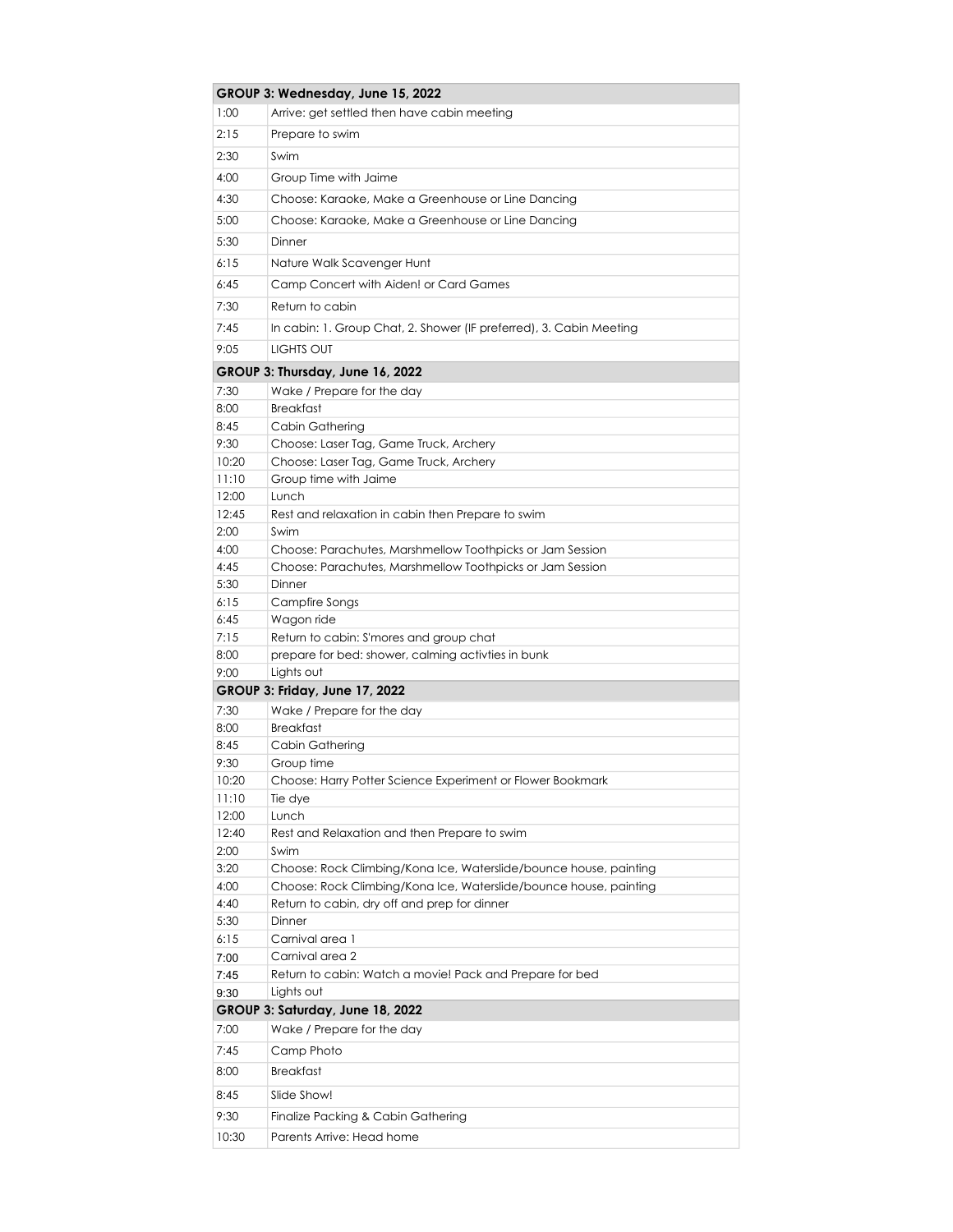|               | GROUP 4: Wednesday, June 15, 2022                                                                                      |
|---------------|------------------------------------------------------------------------------------------------------------------------|
| 1:00          | Arrive: get settled then have cabin meeting                                                                            |
| 2:15          | Prepare to swim                                                                                                        |
| 2:30          | Choose: Karaoke, Make a Greenhouse or Line Dancing                                                                     |
| 3:00          | Choose: Karaoke, Make a Greenhouse or Line Dancing                                                                     |
| 3:30          | Grouptime with Kelly                                                                                                   |
| 4:00          | Swim                                                                                                                   |
| 6:00          | Dinner                                                                                                                 |
| 6:45          | Camp Concert with Aiden! or Card Games                                                                                 |
| 7:30          | Return to cabin                                                                                                        |
|               |                                                                                                                        |
| 7:45          | In cabin: 1. Group Chat, 2. Shower (IF preferred), 3. Cabin Meeting                                                    |
| 9:05          | <b>LIGHTS OUT</b>                                                                                                      |
|               | GROUP 4: Thursday, June 16, 2022                                                                                       |
| 7:30          | Wake / Prepare for the day                                                                                             |
| 8:00          | Cabin Gathering                                                                                                        |
| 8:45          | <b>Breakfast</b>                                                                                                       |
| 9:30          | Group time with Kelly                                                                                                  |
| 10:20         | Choice time: Harry Potter Science Experiments or Flower Bookmarks                                                      |
| 11:10         | Tie Dye                                                                                                                |
| 12:00         | Nature Walk Scavenger Hunt                                                                                             |
| 12:30<br>1:15 | Lunch<br>Rest and relaxation in cabin then Prepare to swim                                                             |
| 2:30          |                                                                                                                        |
| 3:15          | Choose: Parachutes, Marshmellow Toothpicks or Jam Session<br>Choose: Parachutes, Marshmellow Toothpicks or Jam Session |
| 4:00          | Swim                                                                                                                   |
| 6:00          | Dinner                                                                                                                 |
| 6:45          | Cabin Meeting                                                                                                          |
| 7:15          | Wagon Ride                                                                                                             |
| 7:45          | Campfire songs                                                                                                         |
| 8:00          | Return to Cabin, Smores and prepare for bed                                                                            |
| 9:00          | Lights out                                                                                                             |
|               | <b>GROUP 4: Friday, June 17, 2022</b>                                                                                  |
| 7:30          | Wake / Prepare for the day                                                                                             |
| 8:00          | Cabin Gathering                                                                                                        |
| 8:45          | <b>Breakfast</b>                                                                                                       |
| 9:30<br>10:20 | Group time with Kelly<br>Choose: Laser Tag, Game Truck, Archery                                                        |
| 11:10         | Choose: Laser Taa, Game Truck, Archerv                                                                                 |
| 12:00         | <b>Rest and Relaxation</b>                                                                                             |
| 12:30         | Lunch                                                                                                                  |
| 1:15<br>2:00  | Rest and Relaxation and then Prepare to swim<br>Choose: Rock climbing/Kona Ice, waterslide/bounce house, painting      |
| 2:30          | Choose: Rock climbing/Kona Ice, waterslide/bounce house, painting                                                      |
| 3:20          | Swim                                                                                                                   |
| 4:40          | Return to cabin, dry off and prep for dinner                                                                           |
| 5:30          | Movie in cabin                                                                                                         |
| 6:15<br>7:00  | Dinner<br>Carnival Area 1                                                                                              |
| 7:45          | Carnival Area 2                                                                                                        |
| 8:30          | Return to cabin and prepare for bed                                                                                    |
|               | GROUP 4: Saturday, June 18, 2022                                                                                       |
| 7:00          | Wake / Prepare for the day                                                                                             |
| 7:45          | Camp Photo                                                                                                             |
| 8:00          | Slide Show!                                                                                                            |
| 8:45          | <b>Breakfast</b>                                                                                                       |
| 9:30          | Finalize Packing & Cabin Gathering                                                                                     |
| 10:30         | Head home                                                                                                              |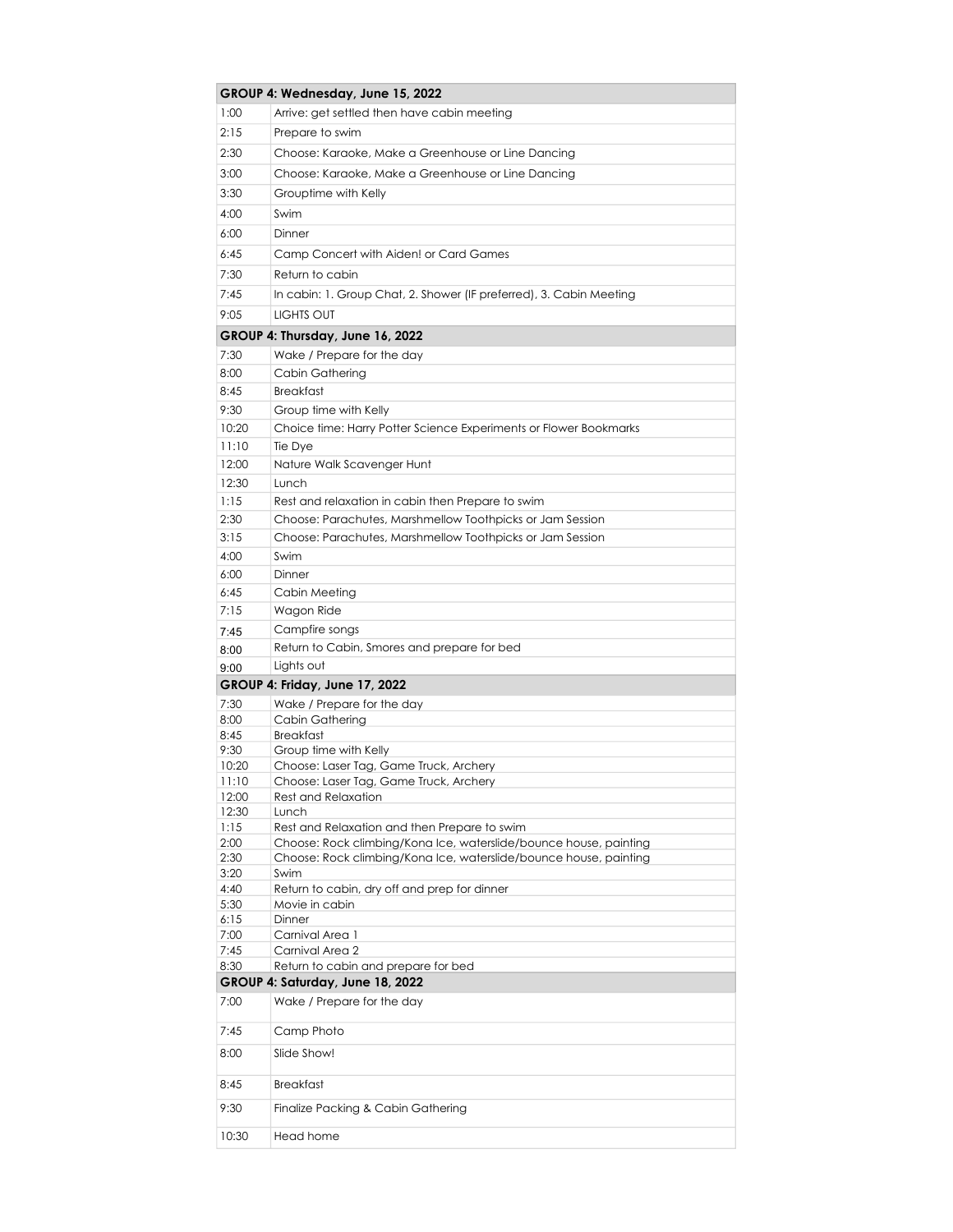|                                  | GROUP 5: Wednesday, June 15, 2022                                   |  |
|----------------------------------|---------------------------------------------------------------------|--|
| 1:00                             | Arrive: get settled then have cabin meeting                         |  |
| 2:15                             | Prepare to swim                                                     |  |
| 2:30                             | Choose: Karaoke, Make a Greenhouse or Line Dancing                  |  |
| 3:00                             | Grouptime with Kelly                                                |  |
| 3:30                             | Choose: Karaoke, Make a Greenhouse or Line Dancing                  |  |
| 4:00                             | Swim                                                                |  |
| 6:00                             | Dinner                                                              |  |
| 6:45                             | Camp Concert with Aiden! or Card Games                              |  |
| 7:30                             | Return to cabin                                                     |  |
| 7:45                             | In cabin: 1. Group Chat, 2. Shower (IF preferred), 3. Cabin Meeting |  |
| 9:05                             | LIGHTS OUT                                                          |  |
|                                  | GROUP 5: Thursday, June 16, 2022                                    |  |
| 7:30                             | Wake / Prepare for the day                                          |  |
| 8:00                             | Cabin Gathering                                                     |  |
| 8:45                             | <b>Breakfast</b>                                                    |  |
| 9:30                             | Tie Dye                                                             |  |
| 10:20                            | Group Time with Kelly                                               |  |
| 11:10                            | Choose: Harry Potter Science Experiments or Flower Bookmark         |  |
| 12:00                            | Nature Walk Scavenger Hunt                                          |  |
| 12:30                            | Lunch                                                               |  |
| 1:15                             | Rest and relaxation in cabin then Prepare to swim                   |  |
| 2:30                             | Choose: Parachutes, Marshmellow Toothpicks or Jam Session           |  |
| 3:15                             | Choose: Parachutes, Marshmellow Toothpicks or Jam Session           |  |
| 4:00                             | Swim                                                                |  |
| 6:00                             | Dinner                                                              |  |
| 6:45                             | Cabin Meeting                                                       |  |
| 7:15                             | Wagon Ride                                                          |  |
| 7:45                             | Campfire songs                                                      |  |
| 8:15                             | Smores                                                              |  |
| 8:30                             | Return to Cabin, Smores and prepare for bed                         |  |
| 9:00                             | Lights out                                                          |  |
|                                  | <b>GROUP 5: Friday, June 17, 2022</b>                               |  |
| 7:30                             | Wake / Prepare for the day                                          |  |
| 8:00                             | Cabin Gathering                                                     |  |
| 8:45                             | <b>Breakfast</b>                                                    |  |
| 9:30                             | Choose: Laser Tag, Game Truck, Archery                              |  |
| 10:20                            | Group time with Kelly                                               |  |
| 11:10                            | Choose: Laser Tag, Game Truck, Archery                              |  |
| 12:00                            | Rest and Relaxation                                                 |  |
| 12:30                            | Lunch                                                               |  |
| 1:15                             | Rest and Relaxation and then Prepare to swim                        |  |
| 2:00                             | Choose: Rock climbing/Kona Ice, waterslide/bounce house, painting   |  |
| 2:30                             | Choose: Rock climbing/Kona Ice, waterslide/bounce house, painting   |  |
| 3:20<br>4:40                     | Swim<br>Return to cabin, dry off and prep for dinner                |  |
| 5:30                             | Movie in cabin                                                      |  |
| 6:15                             | Dinner                                                              |  |
| 7:00                             | Carnival                                                            |  |
| 7:45                             | Carnival                                                            |  |
| 8:30                             | Return to cabin and prepare for bed                                 |  |
| GROUP 5: Saturday, June 18, 2022 |                                                                     |  |
| 7:00                             | Wake / Prepare for the day                                          |  |
| 7:45                             | Camp Photo                                                          |  |
| 8:00                             | Slide Show!                                                         |  |
| 8:45                             | <b>Breakfast</b>                                                    |  |
| 9:30                             | Finalize Packing & Cabin Gathering                                  |  |
| 10:30                            | Parents Arrive: Head home                                           |  |